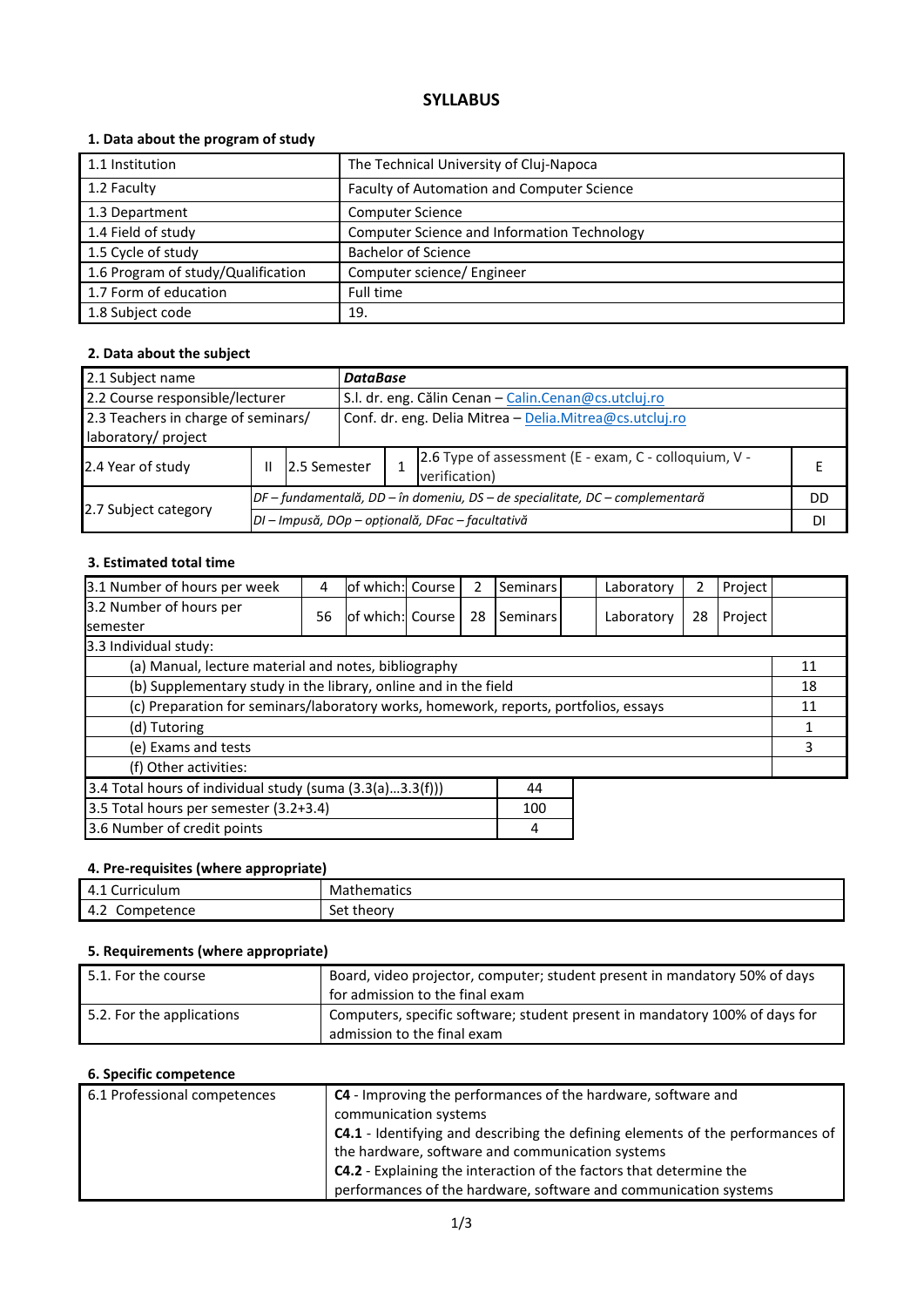|                       | <b>C4.3</b> - Applying the fundamental methods and principles for increasing the<br>performances of the hardware, software and communication systems<br>C4.4 - Choosing the criteria and evaluation methods of the performances of the |
|-----------------------|----------------------------------------------------------------------------------------------------------------------------------------------------------------------------------------------------------------------------------------|
|                       | hardware, software and communication systems<br><b>C4.5</b> - Developing professional solutions for hardware, software and<br>communication systems based on performance optimization                                                  |
| 6.2 Cross competences | N/A                                                                                                                                                                                                                                    |

#### **7. Discipline objective (as results from the** *key competences gained***)**

| 7.1 General objective   | Developing general skills in databases and database applications                                                                                                                                                                                                       |
|-------------------------|------------------------------------------------------------------------------------------------------------------------------------------------------------------------------------------------------------------------------------------------------------------------|
| 7.2 Specific objectives | Assimilate theoretical knowledge on relational databases, Structured Query<br>Language SQL language<br>Presentation of Database Management Systems DBMS<br>Getting practical skills for designing and implementing database and<br>development of database application |

#### **8. Contents**

| 8.1 Lectures                                        | Hours                    | Teaching methods                          | <b>Notes</b> |
|-----------------------------------------------------|--------------------------|-------------------------------------------|--------------|
| Introduction. Database, Database Management Systems | 2                        |                                           |              |
| Database Management Systems Architecture            | 2                        |                                           |              |
| Entity - Relation Model                             | 2                        |                                           |              |
| <b>Relational Model</b>                             | $\overline{\phantom{a}}$ |                                           |              |
| Database Design; Optimization, Normal forms         | $\overline{\phantom{a}}$ | PDF & PPT                                 |              |
| Entities; Relations; Constraints; Views (II)        | $\mathcal{P}$            | Presentations;                            |              |
| Physical database design                            | 2                        | Demonstrations and<br>model presentations |              |
| Indexes                                             | 2                        | on board;                                 |              |
| <b>Relational Algebra</b>                           | 2                        | small exercises to                        |              |
| <b>Relational Calculus</b>                          | 2                        | increase interaction                      |              |
| Query by example                                    | 2                        |                                           |              |
| Structured Query Language - SQL                     | 2                        |                                           |              |
| Database administration; Security                   | 2                        |                                           |              |
| Database Applications                               | 2                        |                                           |              |

Bibliography

1. Alexandru Leluţiu - *Perenitatea Concepteleor Promovate de BAZELE de DATE*, Ed. Albastra, 2003

2. Raghu Ramakrishnan and Johannes Gehrke - *Database Management Systems*, McGraw-Hill Science, 2002

3. Hector Garcia-Molina, Jeff Ullman, and Jennifer Widom - *First Course in Database Systems*, Prentice Hall, 2001

4. P. O'Neil, E. O'Neil - *DATABSE Principles, Programming and Performance*, Academic Press Morgan Kaufmann, 1994

5. Philip Greenspun - *SQL for Web Nerds*, http://philip.greenspun.com/sql/

6. Ryan K. Stephens, Ronald R. Plew, - *Teach Yourself SQL in 21 Days*, Prentice Hall, 1999

| 8.2 Applications - Seminars/Laboratory/Project                    | <b>Hours</b>  | Teaching methods | <b>Notes</b>  |  |
|-------------------------------------------------------------------|---------------|------------------|---------------|--|
| Microsoft SQL Server presentation                                 | $\mathcal{P}$ |                  |               |  |
| MS SQL Server administration                                      | 2             |                  |               |  |
| MS SQL Server databases: Tables; Relationships; Database diagrams | 2             |                  |               |  |
| MS SQL Server databases: Indexes; Constraints; Views              | 2             |                  |               |  |
| MS SQL Server databases: INSERT, UPDATE, DELETE                   |               |                  | Computers,    |  |
| Structured Query Language - SQL - Simple SELECT                   | 2             |                  | <b>MS SQL</b> |  |
| Structured Query Language - SQL - Advanced SELECT                 | 2             | Exposure and     | Server,       |  |
| MySQL presentation; MySQL administration                          | $\mathcal{P}$ | applications     | MySQL,        |  |
| MySQL databases                                                   | 2             |                  | Apache Web    |  |
| Examples of Web Database Applications                             | $\mathcal{P}$ |                  | Server, PHP   |  |
| Database design – simple examples                                 | 2             |                  |               |  |
| Database design - more complex examples                           | $\mathcal{P}$ |                  |               |  |
| Project Work - Web Database Applications                          | 2             |                  |               |  |
| Final laboratory work evaluation                                  | 2             |                  |               |  |
| Bibliography                                                      |               |                  |               |  |